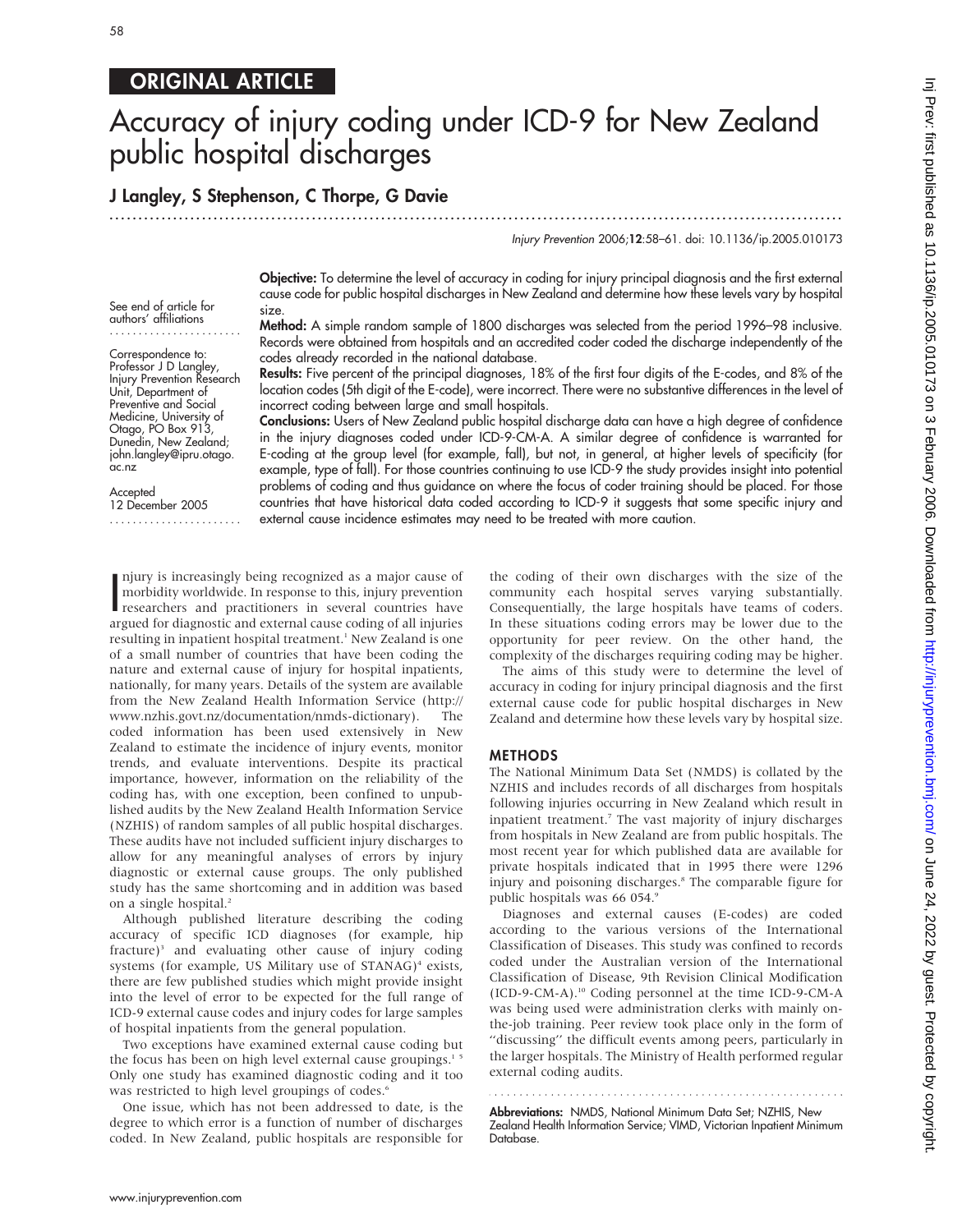|                                                       | Principal<br>diagnosis | % of total coded<br>$(95%$ CI) | E-code | % of total coded<br>(95% CI) |
|-------------------------------------------------------|------------------------|--------------------------------|--------|------------------------------|
| Correct                                               | 1579                   | 95 (93-96)                     | 1238   | 74 (72-76)                   |
| Correct to 4 digit level, 5th digit<br>incorrect      | 9                      | $0(0-1)$                       | 131    | $8(7-9)$                     |
| Correct to 3 digit level, 4th digit<br>incorrect      | 20                     | $1(1-2)$                       | 57     | $3(3-4)$                     |
| Correct to group level, 2nd or 3rd<br>digit incorrect | 26                     | $2(1-2)$                       | 168    | $10(9-12)$                   |
| Incorrect at group level                              | 36                     | $2(2-3)$                       | 76     | $5(4-6)$                     |
| Total coded                                           | 1670                   |                                | 1670   |                              |

A simple random sample of 1800 discharges recorded in the NMDS was selected from the period 1996–98 inclusive. This allowed for the 95% confidence interval around the overall estimate of coding error to be no wider than plus or minus 5%. This interval represented a balance between precision and the cost associated setting a narrower interval. 1998 was the last year the majority of hospital discharges in New Zealand were coded in ICD-9-CM-A.

The sample was limited to those discharges:

- N where the principle diagnosis was injury (injury code 800–999);
- which were the first discharge for this injury; and
- $\bullet$  which were from a public hospital.

The first restriction reflects the criteria NZHIS uses in its statistical summaries of cases with an external cause code. The second restriction was to avoid sampling those injury events which occurred as multiple records due to readmissions for the treatment of the same injury. The methods for this have been described elsewhere.<sup>11</sup> The last restriction was for pragmatic reasons. The majority of private hospitals in New Zealand do not code the nature and circumstances of injury of their discharges. Irrespective as illustrated above 98% of inpatient treatment in the acute phase is managed by public hospitals.

A list of the medical records of each discharge selected in the random sample was provided to the hospitals before arrival. If retrieved, they were reviewed either at the relevant hospital or at the nearest major hospital in the region. The latter procedure was put in place to avoid the high travel costs of reviewing a small number of records at any one hospital. An accredited expert (not one of the authors) on ICD-9-CM-A independently coded the principal diagnosis and the E-code.

The accredited coder was instructed to code the discharge independently of the codes already recorded in the NMDS. However, in some cases there was access to the previously selected codes as some hospitals have them listed in the summary information in the medical record.

By comparing the codes thus generated and those of the NMDS, the selected NMDS discharges were separated into five mutually exclusive categories:

- 1. Correct
- 2. Correct to the 4 digit level, 5th digit incorrect
- 3. Correct to the 3 digit level, 4th digit incorrect
- 4. Correct to the group level, 2nd or 3rd digit incorrect
- 5. Incorrect at the group level.

The rate of incorrect coding of the E-code and the principal diagnosis was then estimated as the proportion of the sample falling into the 2nd, 3rd, 4th, or 5th categories above. Results include proportions correct and 95% confidence intervals calculated using Wilson's method following the recommendation of Newcombe.<sup>12</sup> For the diagnosis codes, all five digits are used to specify the diagnosis. For the E-code, the first four digits specify the mechanisms while the 5th digit indicates the location of injury event.

It was hypothesized that small hospitals would have a higher error rate than large hospitals on the grounds that for difficult cases coding clerks in small hospitals would have fewer peers with experience they could consult with. We defined large hospitals as those with a mean annual throughput for the study period of 3000 or more injury discharges. Hence, the large hospitals were those of Auckland, Starship, Middlemore, Waikato, Wellington, and Christchurch. The remaining hospitals were defined as small hospitals. A logistic regression was used to test this hypothesis with an outcome variable of correct/incorrect (categories 2–5 above). Principal diagnosis, grouped into six categories (Skull/Neck/Trunk Fracture, Extremity Fracture, Intracranial Injury, Open Wound, Other Effects/ Complications, and Other), was added as an explanatory variable to control for differences in case mix.

| E-code  | Diagnosis group             | Total | % correct<br>(95% CI) | % Correct to 4<br>digit level, 5th<br>digit incorrect | % Correct to 3<br>digit level, 4th<br>digit incorrect | % Correct to group<br>level, 2nd or 3rd<br>digit incorrect | % Incorrect at<br>group level |
|---------|-----------------------------|-------|-----------------------|-------------------------------------------------------|-------------------------------------------------------|------------------------------------------------------------|-------------------------------|
| 820-829 | Lower limb fracture         | 263   | 97 (95-99)            | $\mathbf 0$                                           |                                                       |                                                            |                               |
| 810-819 | Upper limb fracture         | 228   | 96 (93-98)            | $\overline{2}$                                        |                                                       |                                                            |                               |
| 996-999 | Complications               | 222   | 94 (90-96)            | 0                                                     |                                                       |                                                            |                               |
| 850-854 | Intracranial                | 175   | 93 (88-96)            | $\Omega$                                              |                                                       |                                                            |                               |
| 960-979 | Poisoning                   | 108   | 92 (85-96)            | $\Omega$                                              |                                                       |                                                            |                               |
| 870-897 | Open wounds                 | 204   | 93 (88-95)            |                                                       |                                                       |                                                            |                               |
| 800-805 | Skull, neck/trunk fractures | 144   | 98 (94-99)            | $\mathbf 0$                                           |                                                       |                                                            |                               |
|         | Other diagnoses             | 326   | 93 (90-96)            |                                                       |                                                       |                                                            |                               |
|         | Total                       | 1670  | 95 (93-96)            |                                                       |                                                       |                                                            |                               |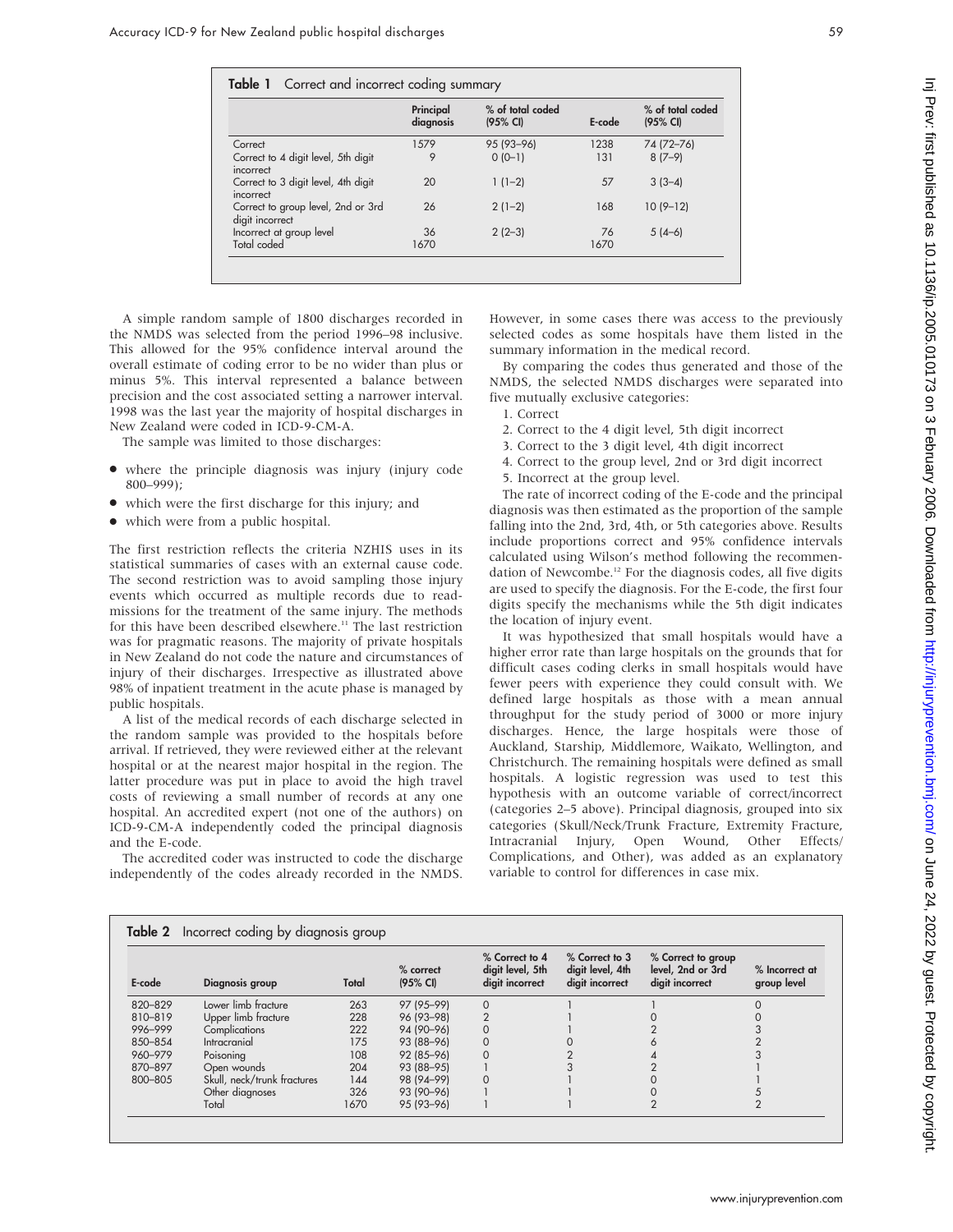| E-code group |                             | Records | % Correct<br>(95% CI) | $%$ Error in<br>1st 4 digits<br>$(95%$ CI) | % Error in location<br>code (5th digit) only<br>$(95%$ CI) |
|--------------|-----------------------------|---------|-----------------------|--------------------------------------------|------------------------------------------------------------|
|              | Unintentional               |         |                       |                                            |                                                            |
| E880-888     | Falls                       | 507     | 73 (69–77)            | $18(15-22)$                                | $9(7-11)$                                                  |
| E916-928     | Other accidents             | 370     | 75 (71-80)            | $19(15 - 23)$                              | $6(4-9)$                                                   |
| E870-879     | Medical injury              | 242     | 68 (62-74)            | $17(13-22)$                                | $15(11-20)$                                                |
| E930-949     |                             |         |                       |                                            |                                                            |
| E810-819     | Motor vehicle traffic crash | 157     | 81 (74-86)            | $17(12 - 23)$                              | $3(1-6)$                                                   |
| E800-807     | Other transport             | 91      | 70 (60-79)            | $22(15-32)$                                | $8(4-15)$                                                  |
| E820-848     | Various<br>Intentional      | 126     | 72 (64-79)            | 22 (16-30)                                 | $6(3-11)$                                                  |
| E960-969     | Homicide/Assault            | 86      | 78 (68-85)            | 20 (13-29)                                 | $2(1-8)$                                                   |
| E950-959     | Suicide/Self-inflicted      | 83      | 88 (79-93)            | $1(0-7)$                                   | $11(6-19)$                                                 |

#### RESULTS

Of the 1800 cases from 58 hospitals in the sample, 99 records could not be retrieved. Of the remaining 1701 a further 31 were discarded after coding either because they did not meet study criteria or the case was not recorded according to the study protocols. This left 1670 cases from 52 hospitals for analysis.

Five percent of the principal diagnoses, 18% of the first four digits of the E-codes, and 8% of the location codes (5th digit of the E-code), were incorrect (table 1).

Table 2 shows the level of incorrect coding by diagnosis group. The percentage of discharges coded correctly was greater than 90% for all diagnosis groups.

Table 3 shows the level of incorrect coding by E-code group. Discharges classified as intentional were more likely to be correct than discharges for unintentional injuries. Only Suicide/Self-inflicted injury had a substantially lower than average level of incorrect coding in the first four digits of the E-code. Medical injury had the highest level of incorrect coding of the location code.

There were no substantive differences in the level of incorrect coding (in any category) of principal diagnoses and E-codes between large and small hospitals. In large hospitals 44 (5.4%) of 821 principal diagnoses were incorrectly coded compared to 47 (5.5%) in 849 principal diagnoses from small hospitals, (OR = 0.97, 95% CI 0.63 to 1.48). Of the 821 E-codes from large hospitals, 217 (26.4%) were incorrectly coded whereas in small hospitals 215 (25.3%) of 849 E-codes were incorrectly coded, (OR =  $1.06$ , 95% CI 0.85 to 1.32). Case mix appeared not to confound these relationships as the estimates were relatively unchanged when groupings of principal diagnoses were included in the models (principal diagnoses: OR = 0.99, 95% CI 0.65 to 1.52; E-codes: OR = 1.06, 95% CI 0.85 to 1.32).

#### DISCUSSION

From an initial sample of 1800 there were 1670 available to be recoded. The major loss ( $n = 99$ ) was attributable to the failure to locate the medical record. There are several possible explanations for this including: the record being in use, offsite (that is, it had been requested by another hospital), or incorrectly filed.

Our finding of 5% incorrect coding in principal diagnoses compares very favorably with that reported for the Victorian Inpatient Minimum Database (VIMD) in Australia at 19%.<sup>6</sup> The level of incorrect coding for E-codes, 18%, is similar to that reported for the VIMD, 16% and the Washington State based study, 13%.<sup>5</sup> We have been unable to identify any comparable study that would enable us to compare the rate for location coding (8%).

Contrary to our hypothesis we did not find significant differences in the level of incorrect coding of E-codes between large and small hospitals.

There were two potential limitations of this study. First, some of the ''incorrect'' codes could have been due to mistakes by the accredited coder. It was our intention to have mismatches plus a sample of other cases reviewed by a second accredited coder. Unfortunately this was not possible as although there were many other experienced coders, there was only one other accredited ICD-9-CM-A coder in New Zealand and that person was not available to assist with the project. Moreover, at the time this study was undertaken, there were very few coders with formal training in ICD coding. Irrespective it would have been impractical, for cost reasons, to send a second coder out to the various hospitals to recode the mismatched codes, given the numbers involved.

A second limitation was that although our intention was to have the medical records reviewed blind to the original diagnosis and E-codes, this was not practical. It would have required a third party examining each record and removing any evidence as to how the discharge was coded (for example, the discharge summary sheet) before it was reviewed by the accredited coder. We are unable to estimate the proportion of records that would have had such evidence in them, but NZHIS advises that this would be very few (personal communication, T Vanderburg, 2004).

We conclude that users of the NMDS can have a high degree of confidence in the injury diagnoses coded under ICD-9-CM-A. A similar degree of confidence is warranted for E-coding at the group level (for example, fall), but not, in general, at higher levels of specificity (for example, type of fall). Starting in 1998 ICD-10 (ICD-10-AM)<sup>13</sup> was progressively introduced. There is thus no point in making recommendations based on the findings presented here for improving E-coding in New Zealand. Such a recommendation, if it is warranted, awaits the findings of our proposed replication of this study using ICD-10-AM coded discharges as its introduction represented a major change to the ICD coding structure, especially for external causes.<sup>14</sup>

Although these findings are particularly relevant to those using New Zealand data, they, together with the findings from comparable studies, are relevant to other countries. For those countries that are continuing to use ICD-9 they provide insight into potential problems of coding and thus guidance on where the focus of coder training should be placed. For those countries with historical data coded according to ICD-9 these findings suggest that some specific injury and external cause incidence estimates may need to be treated with more caution.